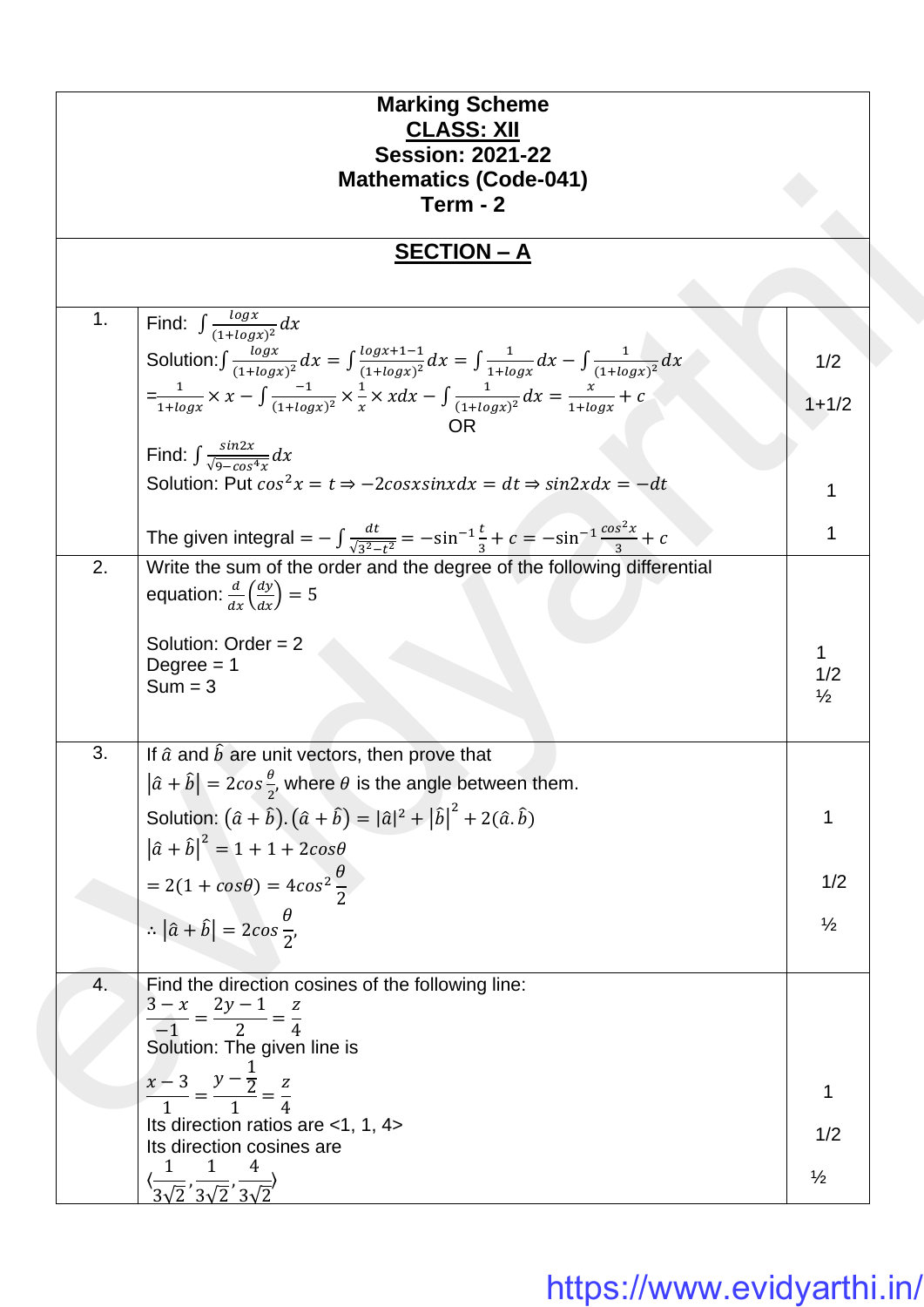| 5.<br>6. | A bag contains 1 red and 3 white balls. Find the probability distribution of the<br>number of red balls if 2 balls are drawn at random from the bag one-by-one<br>without replacement.<br>Solution: Let X be the random variable defined as the number of red balls.<br>Then $X = 0$ , 1<br>P(X=0) = $\frac{3}{4} \times \frac{2}{3} = \frac{6}{12} = \frac{1}{2}$<br>P(X=1) = $\frac{1}{4} \times \frac{3}{3} + \frac{3}{4} \times \frac{1}{3} = \frac{6}{12} = \frac{1}{2}$<br><b>Probability Distribution Table:</b><br>X<br>0<br>P(X)<br>Two cards are drawn at random from a pack of 52 cards one-by-one without<br>replacement. What is the probability of getting first card red and second card<br>Jack?<br>Solution: The required probability = $P((The first is a red jack card and The$<br>second is a jack card) or (The first is a red non-jack card and The second is<br>a jack card))<br>$=\frac{2}{52} \times \frac{3}{51} + \frac{24}{52} \times \frac{4}{51} = \frac{1}{26}$ | 1/2<br>1/2<br>1/2<br>$\frac{1}{2}$<br>1 |
|----------|------------------------------------------------------------------------------------------------------------------------------------------------------------------------------------------------------------------------------------------------------------------------------------------------------------------------------------------------------------------------------------------------------------------------------------------------------------------------------------------------------------------------------------------------------------------------------------------------------------------------------------------------------------------------------------------------------------------------------------------------------------------------------------------------------------------------------------------------------------------------------------------------------------------------------------------------------------------------------------------------|-----------------------------------------|
|          | <b>SECTION - B</b>                                                                                                                                                                                                                                                                                                                                                                                                                                                                                                                                                                                                                                                                                                                                                                                                                                                                                                                                                                             |                                         |
| 7.       | Find: $\int \frac{x+1}{(x^2+1)x} dx$<br>Solution: Let $\frac{x+1}{(x^2+1)x} = \frac{Ax+B}{x^2+1} + \frac{C}{x} = \frac{(Ax+B)x+C(x^2+1)}{(x^2+1)x}$<br>$\Rightarrow$ x + 1 = $(Ax + B)x + C(x^2 + 1)$ (An identity)<br>Equating the coefficients, we get<br>$B = 1, C = 1, A + C = 0$<br>Hence, $A = -1$ , $B = 1$ , $C = 1$                                                                                                                                                                                                                                                                                                                                                                                                                                                                                                                                                                                                                                                                   | 1/2<br>$\frac{1}{2}$                    |
|          | The given integral = $\int \frac{-x+1}{x^2+1} dx + \int \frac{1}{x} dx$<br>$=\frac{-1}{2}\int \frac{2x-2}{x^2+1}dx+\int \frac{1}{x}dx$<br>$= \frac{-1}{2} \int \frac{2x}{x^2+1} dx + \int \frac{1}{x^2+1} dx + \int \frac{1}{x} dx$<br>$=\frac{-1}{2}\log(x^2+1)+\tan^{-1}x+\log x +c$                                                                                                                                                                                                                                                                                                                                                                                                                                                                                                                                                                                                                                                                                                         | 1/2<br>$1 + 1/2$                        |
| 8.       | Find the general solution of the following differential equation:<br>$x \frac{dy}{dx} = y - x \sin(\frac{y}{x})$<br>Solution: We have the differential equation:<br>$\frac{dy}{dx} = \frac{y}{x} - \sin(\frac{y}{x})$<br>The equation is a homogeneous differential equation.<br>Putting $y = vx \Rightarrow \frac{dy}{dx} = v + x \frac{dv}{dx}$<br>The differential equation becomes<br>$v + x \frac{dv}{dx} = v - sin v$<br>$\Rightarrow \frac{dv}{sinv} = -\frac{dx}{x} \Rightarrow cosecv dv = -\frac{dx}{x}$                                                                                                                                                                                                                                                                                                                                                                                                                                                                             | 1<br>$\frac{1}{2}$                      |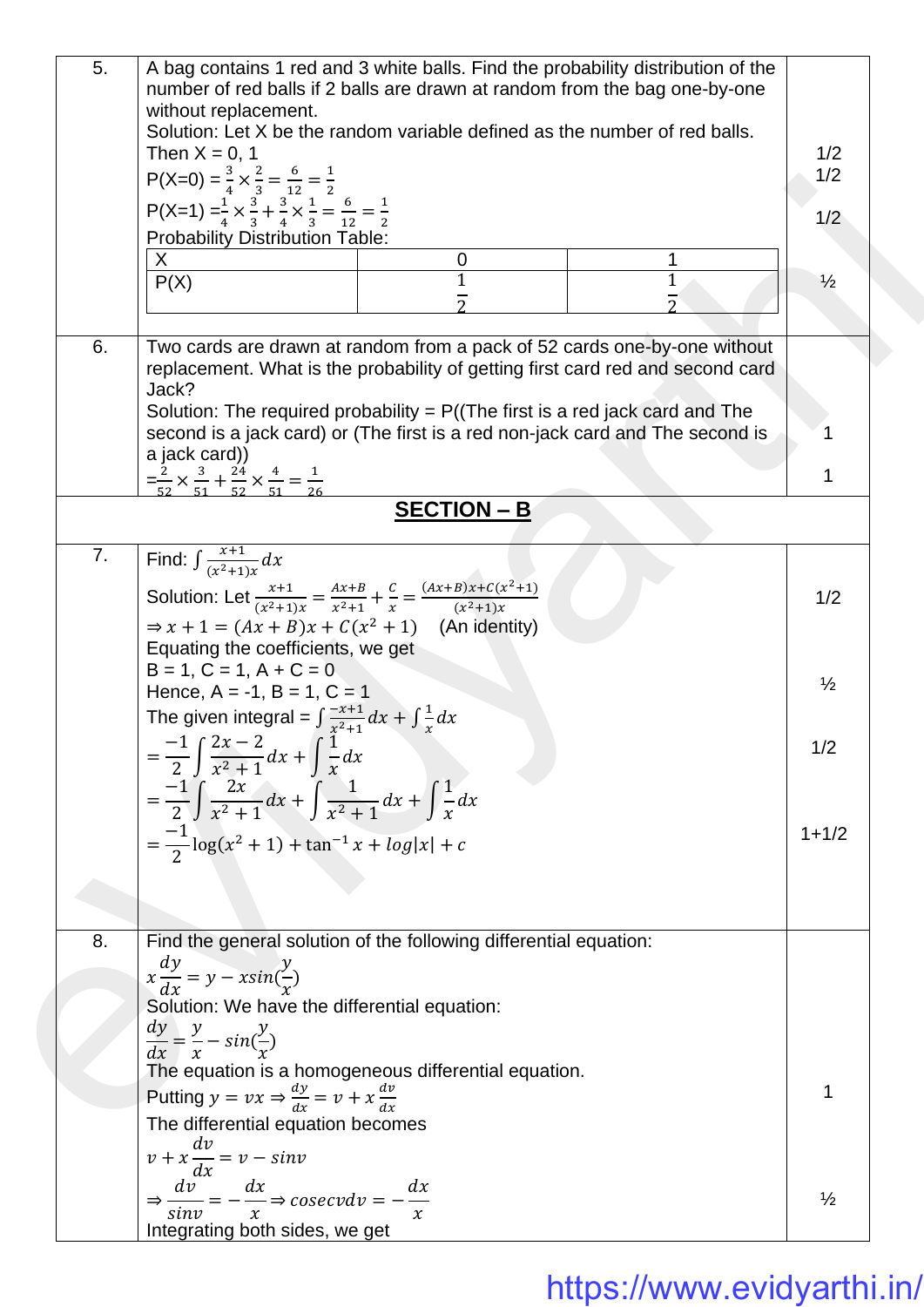|     | $log cosecv - cotv  = -log x  + logK$ , $K > 0$ (Here, $logK$ is an arbitrary<br>constant.)                                                                            |               |
|-----|------------------------------------------------------------------------------------------------------------------------------------------------------------------------|---------------|
|     | $\Rightarrow log (cosecv-cotv)x  = logK$                                                                                                                               |               |
|     | $\Rightarrow$ $ (cosecv - cotv)x  = K$<br>$\Rightarrow$ $(cosecv - cotv)x = \pm K$                                                                                     |               |
|     | $\Rightarrow$ $\left(\csc \frac{y}{x} - \cot \frac{y}{x}\right)x = C$ , which is the required general solution.                                                        | $\frac{1}{2}$ |
|     |                                                                                                                                                                        |               |
|     | <b>OR</b>                                                                                                                                                              |               |
|     | Find the particular solution of the following differential equation, given that y                                                                                      |               |
|     | $= 0$ when $x = \frac{\pi}{4}$ :                                                                                                                                       |               |
|     | $\frac{dy}{dx} + ycotx = \frac{2}{1 + sinx}$                                                                                                                           |               |
|     |                                                                                                                                                                        |               |
|     | Solution:<br>The differential equation is a linear differential equation                                                                                               |               |
|     | $IF = e^{\int cotxdx} = e^{\log sinx} = \sin x$                                                                                                                        |               |
|     | The general solution is given by                                                                                                                                       |               |
|     | $y\sin x = \int 2 \frac{\sin x}{1 + \sin x} dx$                                                                                                                        | $\frac{1}{2}$ |
|     |                                                                                                                                                                        |               |
|     | $\Rightarrow ysinx = 2 \int \frac{sinx + 1 - 1}{1 + sinx} dx = 2 \int [1 - \frac{1}{1 + sinx}] dx$                                                                     |               |
|     | $\Rightarrow ysinx = 2\int [1 - \frac{1}{1 + \cos(\frac{\pi}{2} - x)}]dx$                                                                                              |               |
|     | $\Rightarrow ysinx = 2\int [1 - \frac{1}{2cos^2(\frac{\pi}{4} - \frac{x}{2})}]dx$                                                                                      |               |
|     | $\Rightarrow$ ysinx = 2 $\int [1 - \frac{1}{2} \sec^2 \left( \frac{\pi}{4} - \frac{x}{2} \right)] dx$                                                                  |               |
|     | $\Rightarrow$ ysinx = 2[x + tan $\left(\frac{\pi}{4} - \frac{x}{2}\right)$ ] + c                                                                                       |               |
|     | Given that $y = 0$ , when $x = \frac{\pi}{4}$ ,                                                                                                                        |               |
|     | Hence, $0 = 2[\frac{\pi}{4} + \tan{\frac{\pi}{8}}] + c$                                                                                                                |               |
|     | $\Rightarrow c = -\frac{\pi}{2} - 2\tan{\frac{\pi}{8}}$                                                                                                                |               |
|     | Hence, the particular solution is                                                                                                                                      |               |
|     | y = $cosecx[2\left\{x+\tan\left(\frac{\pi}{4}-\frac{x}{2}\right)\right\}-\left(\frac{\pi}{2}+2tan\frac{\pi}{8}\right)]$                                                |               |
|     |                                                                                                                                                                        | $\frac{1}{2}$ |
|     |                                                                                                                                                                        |               |
| 9.  | If $\vec{a} \neq \vec{0}$ , $\vec{a} \cdot \vec{b} = \vec{a} \cdot \vec{c}$ , $\vec{a} \times \vec{b} = \vec{a} \times \vec{c}$ , then show that $\vec{b} = \vec{c}$ . |               |
|     | Solution: We have $\vec{a} \cdot (\vec{b} - \vec{c}) = 0$                                                                                                              |               |
|     | $\Rightarrow$ $(\vec{b} - \vec{c}) = \vec{0}$ or $\vec{a} \perp (\vec{b} - \vec{c})$                                                                                   |               |
|     | $\Rightarrow \vec{b} = \vec{c}$ or $\vec{a} \perp (\vec{b} - \vec{c})$                                                                                                 | 1             |
|     | Also, $\vec{a} \times (\vec{b} - \vec{c}) = \vec{0}$                                                                                                                   |               |
|     | $\Rightarrow$ $(\vec{b} - \vec{c}) = \vec{0}$ or $\vec{a} \parallel (\vec{b} - \vec{c})$                                                                               |               |
|     |                                                                                                                                                                        |               |
|     | $\Rightarrow \vec{b} = \vec{c}$ or $\vec{a} \parallel (\vec{b} - \vec{c})$                                                                                             |               |
|     | $\vec{a}$ can not be both perpendicular to $(\vec{b} - \vec{c})$ and parallel to $(\vec{b} - \vec{c})$                                                                 |               |
|     | Hence, $\vec{b} = \vec{c}$ .                                                                                                                                           | 1             |
| 10. | Find the shortest distance between the following lines:<br>$\vec{r} = (\hat{i} + \hat{j} - \hat{k}) + s(2\hat{i} + \hat{j} + \hat{k})$                                 |               |
|     | $\vec{r} = (\hat{i} + \hat{j} + 2\hat{k}) + t(4\hat{i} + 2\hat{j} + 2\hat{k})$                                                                                         |               |
|     |                                                                                                                                                                        |               |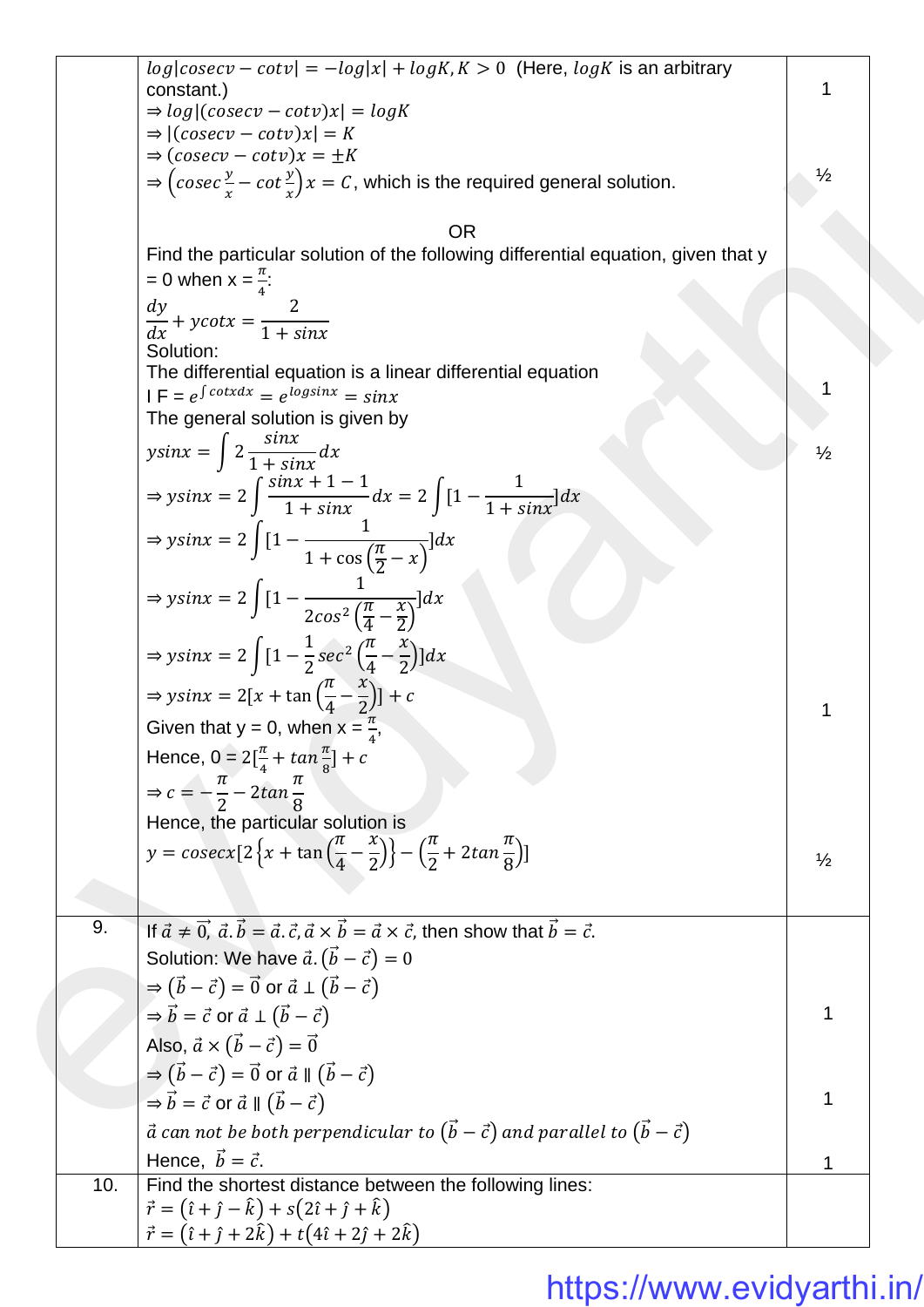|     | Solution: Here, the lines are parallel. The shortest distance = $\frac{ (\vec{a_2} - \vec{a_1}) \times \vec{b} }{ \vec{a} }$<br>$=\frac{\left (3\hat{k})\times(2\hat{i}+\hat{j}+\hat{k})\right }{\sqrt{4+1+1}}$                                                                                                                                                                                                                                                                                                    | $1 + 1/2$      |  |
|-----|--------------------------------------------------------------------------------------------------------------------------------------------------------------------------------------------------------------------------------------------------------------------------------------------------------------------------------------------------------------------------------------------------------------------------------------------------------------------------------------------------------------------|----------------|--|
|     | $(3\hat{k}) \times (2\hat{i} + \hat{j} + \hat{k}) = \begin{vmatrix} \hat{i} & \hat{j} & k \\ 0 & 0 & 3 \\ 2 & 1 & 1 \end{vmatrix} = -3\hat{i} + 6\hat{j}$<br>Hence, the required shortest distance = $\frac{3\sqrt{5}}{\sqrt{6}}$ units<br><b>OR</b>                                                                                                                                                                                                                                                               |                |  |
|     | Find the vector and the cartesian equations of the plane containing the point<br>$\hat{i} + 2\hat{j} - \hat{k}$ and parallel to the lines $\vec{r} = (\hat{i} + 2\hat{j} + 2\hat{k}) + s(2\hat{i} - 3\hat{j} + 2\hat{k})$ and<br>$\vec{r} = (3\hat{i} + \hat{j} - 2\hat{k}) + t(\hat{i} - 3\hat{j} + \hat{k})$<br>Solution: Since, the plane is parallel to the given lines, the cross product of<br>the vectors $2\hat{i} - 3\hat{j} + 2\hat{k}$ and $\hat{i} - 3\hat{j} + \hat{k}$ will be a normal to the plane |                |  |
|     | $(2\hat{i} - 3\hat{j} + 2\hat{k}) \times (\hat{i} - 3\hat{j} + \hat{k}) = \begin{vmatrix} \hat{i} & \hat{j} & \hat{k} \\ 2 & -3 & 2 \\ 1 & -3 & 1 \end{vmatrix} = 3\hat{i} - 3\hat{k}$                                                                                                                                                                                                                                                                                                                             |                |  |
|     | The vector equation of the plane is $\vec{r} \cdot (3\hat{i} - 3\hat{k}) = (\hat{i} + 2\hat{j} - \hat{k}) \cdot (3\hat{i} - 3\hat{k})$<br>or, $\vec{r} \cdot (\hat{i} - \hat{k}) = 2$                                                                                                                                                                                                                                                                                                                              |                |  |
|     | and the cartesian equation of the plane is $x - z - 2 = 0$                                                                                                                                                                                                                                                                                                                                                                                                                                                         |                |  |
|     | <u>SECTION – C</u>                                                                                                                                                                                                                                                                                                                                                                                                                                                                                                 |                |  |
| 11. | Evaluate: $\int_{-1}^{2}  x^3 - 3x^2 + 2x  dx$                                                                                                                                                                                                                                                                                                                                                                                                                                                                     |                |  |
|     | Solution: The given definite integral = $\int_{-1}^{2}  x(x-1)(x-2)  dx$                                                                                                                                                                                                                                                                                                                                                                                                                                           |                |  |
|     |                                                                                                                                                                                                                                                                                                                                                                                                                                                                                                                    |                |  |
|     | $= \int_{-1}^{0}  x(x-1)(x-2)  dx + \int_{0}^{1}  x(x-1)(x-2)  dx + \int_{1}^{2}  x(x-1)(x-2)  dx$                                                                                                                                                                                                                                                                                                                                                                                                                 | $1 + 1/2$      |  |
|     | $= - \int_{-1}^{0} (x^3 - 3x^2 + 2x) dx + \int_{0}^{1} (x^3 - 3x^2 + 2x) dx - \int_{1}^{2} (x^3 - 3x^2 + 2x) dx$                                                                                                                                                                                                                                                                                                                                                                                                   | 1/2            |  |
|     | $= -[\frac{x^4}{4} - x^3 + x^2]_{-1}^0 + [\frac{x^4}{4} - x^3 + x^2]_0^1 - [\frac{x^4}{4} - x^3 + x^2]_1^2$<br>$=\frac{9}{4}+\frac{1}{4}+\frac{1}{4}=\frac{11}{4}$                                                                                                                                                                                                                                                                                                                                                 | $\overline{2}$ |  |
|     |                                                                                                                                                                                                                                                                                                                                                                                                                                                                                                                    |                |  |
|     |                                                                                                                                                                                                                                                                                                                                                                                                                                                                                                                    |                |  |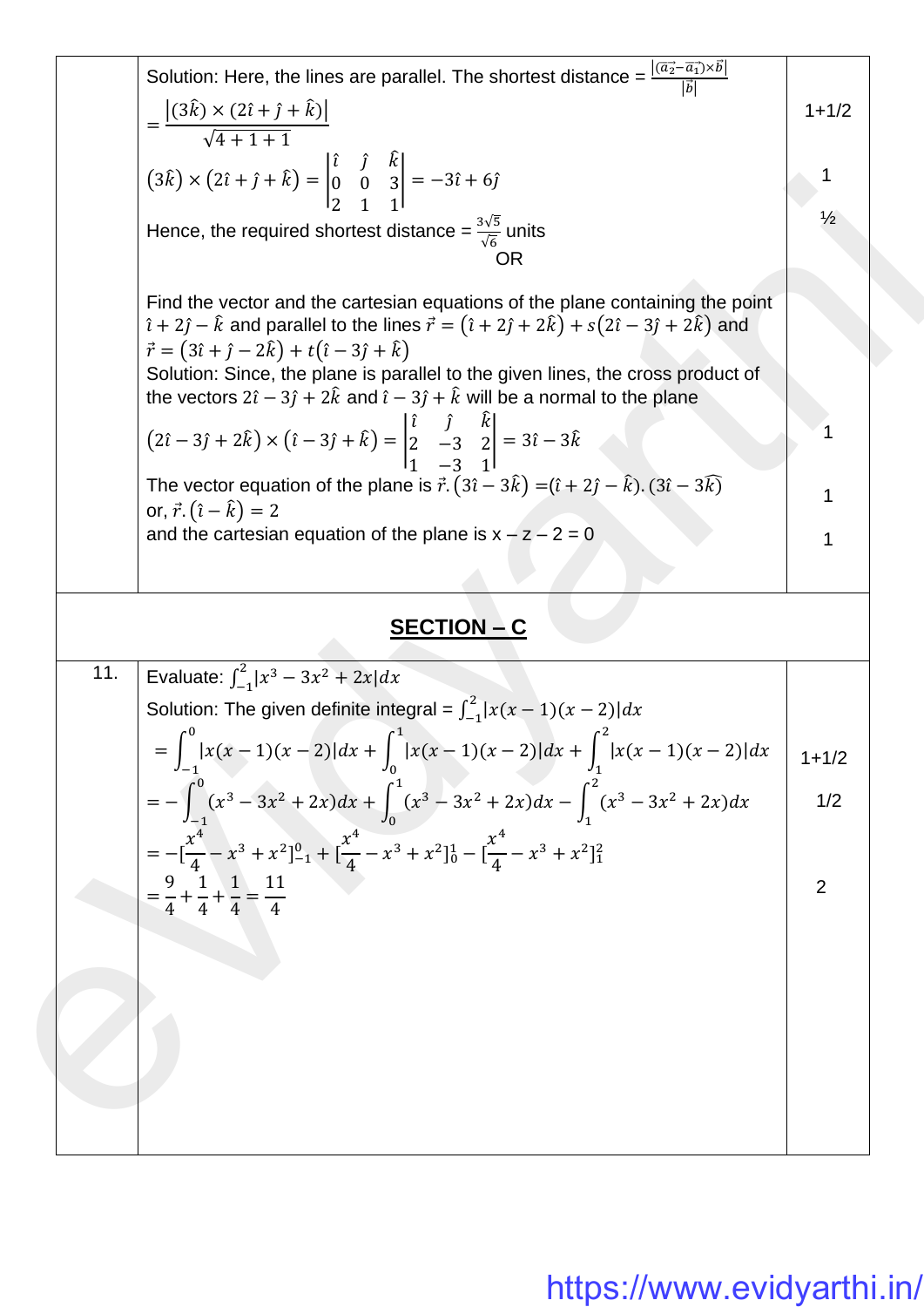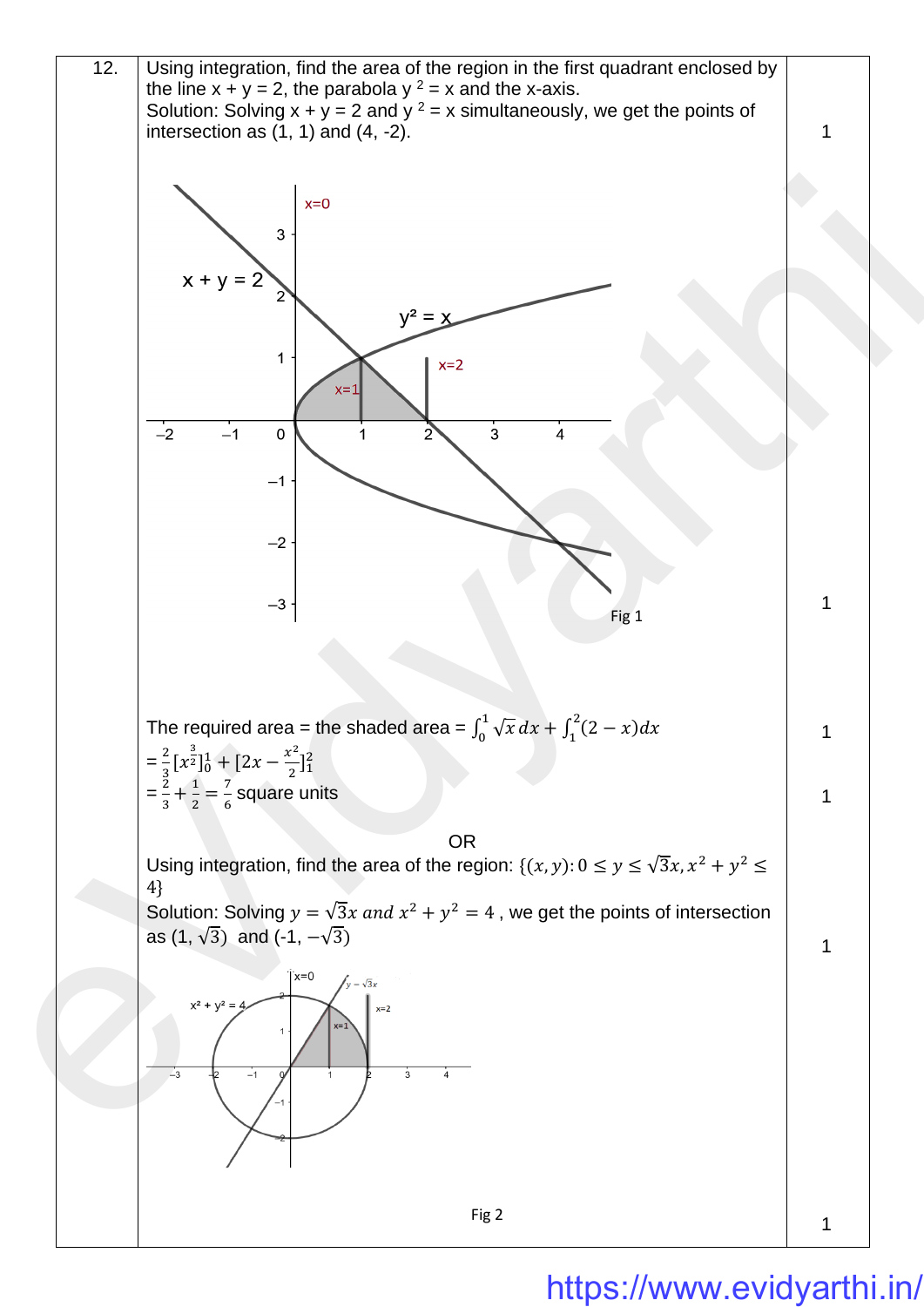|     | The required area = the shaded area = $\int_0^1 \sqrt{3}x \, dx + \int_1^2 \sqrt{4 - x^2} dx$                                                                                                                                                             |               |  |
|-----|-----------------------------------------------------------------------------------------------------------------------------------------------------------------------------------------------------------------------------------------------------------|---------------|--|
|     |                                                                                                                                                                                                                                                           |               |  |
|     | $= \frac{\sqrt{3}}{2} [x^2]_0^1 + \frac{1}{2} [x \sqrt{4 - x^2} + 4 \sin^{-1} \frac{x}{2}]_1^2$                                                                                                                                                           |               |  |
|     | $=\frac{\sqrt{3}}{2}+\frac{1}{2}[2\pi-\sqrt{3}-2\frac{\pi}{3}]$                                                                                                                                                                                           |               |  |
|     |                                                                                                                                                                                                                                                           |               |  |
|     | $=\frac{2\pi}{3}$ square units                                                                                                                                                                                                                            |               |  |
|     |                                                                                                                                                                                                                                                           |               |  |
|     |                                                                                                                                                                                                                                                           |               |  |
|     |                                                                                                                                                                                                                                                           |               |  |
|     |                                                                                                                                                                                                                                                           |               |  |
|     |                                                                                                                                                                                                                                                           |               |  |
|     |                                                                                                                                                                                                                                                           |               |  |
|     |                                                                                                                                                                                                                                                           |               |  |
|     |                                                                                                                                                                                                                                                           |               |  |
|     |                                                                                                                                                                                                                                                           |               |  |
|     |                                                                                                                                                                                                                                                           |               |  |
|     |                                                                                                                                                                                                                                                           |               |  |
|     |                                                                                                                                                                                                                                                           |               |  |
|     |                                                                                                                                                                                                                                                           |               |  |
|     |                                                                                                                                                                                                                                                           |               |  |
|     |                                                                                                                                                                                                                                                           |               |  |
|     |                                                                                                                                                                                                                                                           |               |  |
| 13. | Find the foot of the perpendicular from the point $(1, 2, 0)$ upon the plane<br>$x - 3y + 2z = 9$ . Hence, find the distance of the point (1, 2, 0) from the given<br>plane.<br>Solution: The equation of the line perpendicular to the plane and passing |               |  |
|     | through the point $(1, 2, 0)$ is<br>$x-1$ $y-2$<br>Z                                                                                                                                                                                                      |               |  |
|     | $\overline{2}$<br>$\mathbf{1}$<br>$-3$                                                                                                                                                                                                                    |               |  |
|     | The coordinates of the foot of the perpendicular are $(\mu + 1, -3\mu + 2, 2\mu)$ for                                                                                                                                                                     | $\frac{1}{2}$ |  |
|     | some $\mu$                                                                                                                                                                                                                                                |               |  |
|     | These coordinates will satisfy the equation of the plane. Hence, we have<br>$\mu + 1 - 3(-3\mu + 2) + 2(2\mu) = 9$                                                                                                                                        |               |  |
|     | $\Rightarrow \mu = 1$                                                                                                                                                                                                                                     | 1             |  |
|     | The foot of the perpendicular is $(2, -1, 2)$ .                                                                                                                                                                                                           | $\frac{1}{2}$ |  |
|     | Hence, the required distance = $\sqrt{(1-2)^2 + (2+1)^2 + (0-2)^2} = \sqrt{14}$ units                                                                                                                                                                     | 1             |  |
|     |                                                                                                                                                                                                                                                           |               |  |
|     |                                                                                                                                                                                                                                                           |               |  |
|     |                                                                                                                                                                                                                                                           |               |  |
|     |                                                                                                                                                                                                                                                           |               |  |
|     |                                                                                                                                                                                                                                                           |               |  |
|     |                                                                                                                                                                                                                                                           |               |  |
|     |                                                                                                                                                                                                                                                           |               |  |
|     |                                                                                                                                                                                                                                                           |               |  |
|     |                                                                                                                                                                                                                                                           |               |  |
|     |                                                                                                                                                                                                                                                           |               |  |
|     |                                                                                                                                                                                                                                                           |               |  |
|     |                                                                                                                                                                                                                                                           |               |  |
|     |                                                                                                                                                                                                                                                           |               |  |